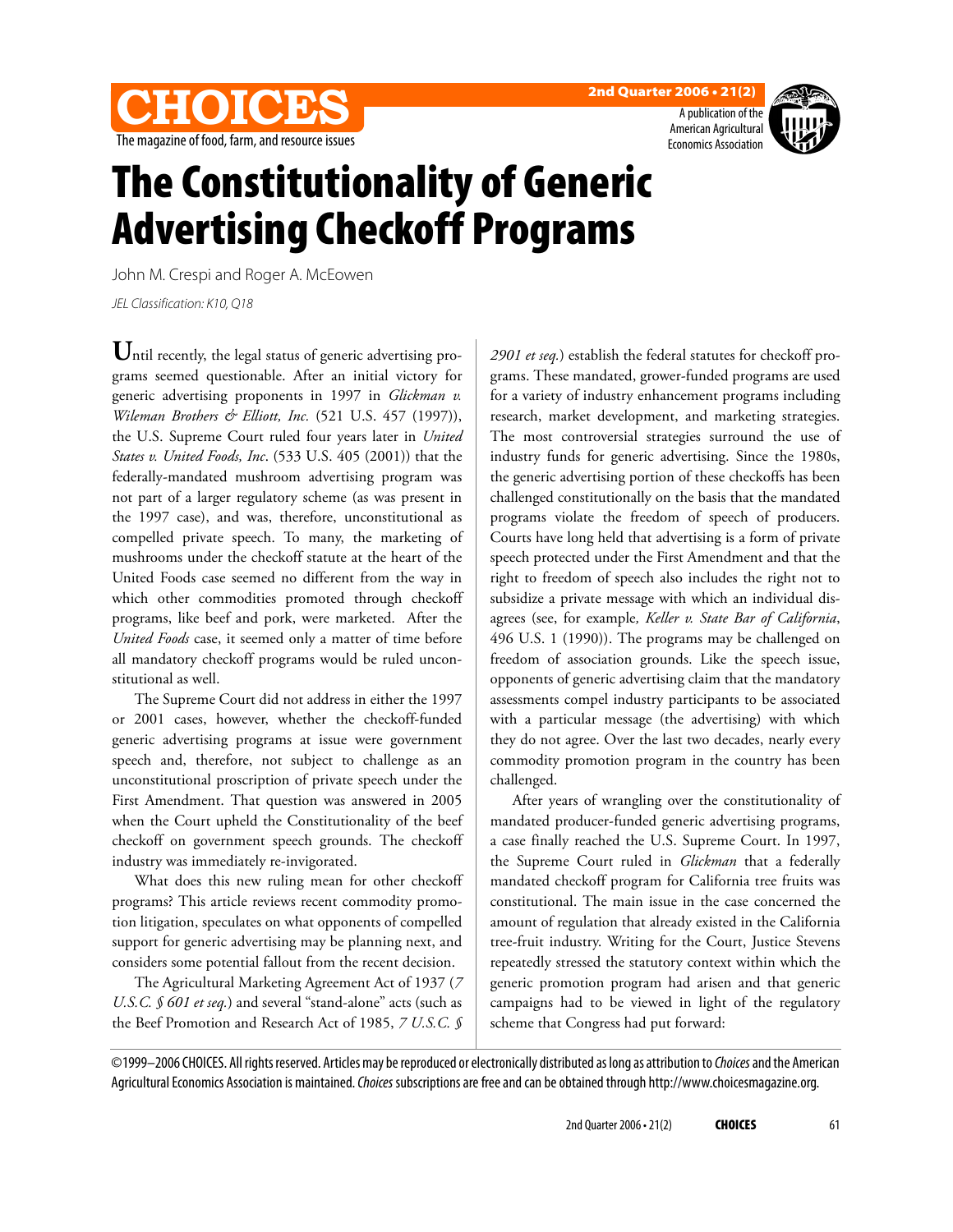"California nectarines and peaches are marketed pursuant to detailed marketing orders that have displaced many aspects of independent business activity that characterize other portions of the economy in which competition is fully protected by the antitrust laws. The business entities that are compelled to fund the generic advertising at issue in this litigation do so as a part of a broader collective enterprise in which their freedom to act independently is already constrained by the regulatory scheme" (*Glickman*, at 457).

The Court then pointed out that there were four characteristics of the California nectarine and peach marketing orders' regulatory schemes that distinguished the orders from other laws that had been found to violate the First Amendment. First, the checkoff programs did not prevent producers from communicating any message to any audience. Second, the programs did not compel handlers to engage in any actual or symbolic speech. Third, the programs did not compel the handlers to endorse or to finance any political or ideological views. Fourth, the programs had antitrust exemptions. The Court stressed that the regulatory nature of the marketing orders for the industries in question required that the generic advertising be judged in a different light from that of other commercial speech cases. Congress had made a regulatory decision that, right or wrong, certain commodities should be marketed jointly. Justice Stevens, writing for the majority, stated:

> "In sum, what we are reviewing is a species of economic regulation that should enjoy

the same strong presumption of validity that we accord to other policy judgments made by Congress. The mere fact that one or more producers 'do not wish to foster' generic advertising of their product is not a sufficient reason for overriding the judgment of the majority of the market participants, bureaucrats, and legislators who have concluded that such programs are beneficial" (*Glickman*, at 477).

To many, the issue of mandated promotion seemed to have been decided with the *Glickman* case. However, in November of 1999, the Sixth Circuit Court of Appeals ruled that the Mushroom Promotion Act of 1990 (7 U.S.C. § 6101 et seq.) was unconstitutional because, unlike the marketing orders in *Glickman*, the Mushroom Act was not in the same spirit as the broader, collective regulation that the Supreme Court used to uphold the tree-fruit order (*United Foods, Inc. v. USDA*, 197 F.3d 221 (6th Cir. 1999)). United Foods, Inc., a Tennessee food processor, had challenged the 1990 Mushroom Act on the grounds that the assessments were compelled commercial speech and that the marketing of mushrooms was distinct from the marketing that existed in the California tree-fruit industry in the *Glickman* case.

The attorneys for United Foods used a very interesting argument to distinguish the mushroom industry from the tree-fruit industry. Focusing on the language of Justice Stevens' opinion concerning regulation and compelled association, they emphasized that the regulatory environment that justified the tree-fruit order was almost completely absent in the mushroom industry. The Court of Appeals found this limited-regulation argument persuasive. Writing for the majority, Judge Merritt stated: "The Court's holding in *Glickman*, we believe, is that nonideological, compelled, commercial speech is justified in the context of the extensive regulation of an industry but not otherwise" (*United Foods, Inc. v. USDA*, 197 F.3d 221 (6th Cir. 1999), at 224). In other words, without the extensive regulation present in the tree-fruit marketing orders, there was no justification for any further limits on compelled speech.

On appeal, the U.S. Supreme Court upheld the Sixth Circuit's ruling in 2001. Writing for the majority, Justice Kennedy pointed out the differences between the 1997 tree-fruit case and the mushroom case: "The program sustained in [*Glickman*] differs from the one under review in a most fundamental respect. In [*Glickman*] the mandated assessments for speech were ancillary to a more comprehensive program restricting marketing autonomy. Here, for all practical purposes, the advertising itself, far from being ancillary, is the principal object of the regulatory scheme" (*US v. United Foods, Inc*. 533 U.S. 405 (2001), at 411-412). Thus, as long as the generic advertising is part of a broader regulatory scheme (like the marketing orders for fruit), the assessments pass constitutional muster. However, if generic advertising is the primary purpose for collecting the assessments, the assessments then violated the First Amendment. It did not take long for opponents of other mandatory checkoff programs, including the beef checkoff program, to adopt the strategy that was successful in the *United Foods* case. The Beef Promotion and Research Act ("Beef Act," 7 U.S.C. § 2901 et seq.) was passed by Congress as part of the Food Security Act of 1985 (16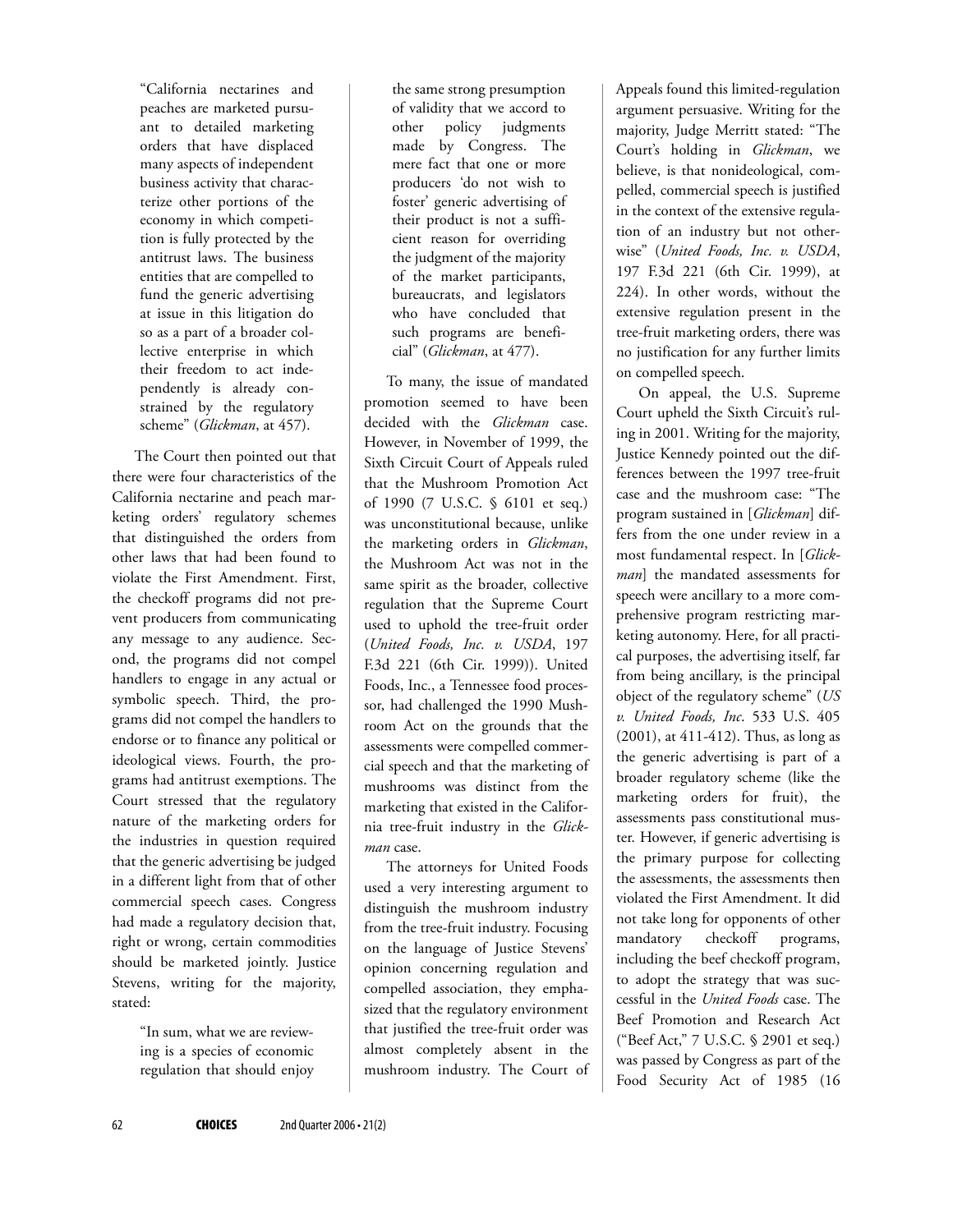U.S.C. §§ 3801-3862). Under the Beef Act, the Secretary of Agriculture is directed to issue a Beef Promotion and Research Order and appoint a Cattlemen's Beef Promotion and Research Board which imposes a \$1 per head checkoff on all sales or importation of cattle. This assessment then is used to fund such things as beef promotional activities, which are designed by the Operating Committee of the Beef Board and approved by the Secretary of Agriculture.

Citing *United Foods*, the trial court ruled in 2001 that the beef checkoff program was unconstitutional (*Livestock Marketing Assoc.* (*LMA*) *v. USDA*, 132 F. Supp. 2d 817 (D. S.D. 2001)).<sup>1</sup> In this case, the government's argument that the beef checkoff was government speech was rejected by the trial court. On appeal, the United States Court of Appeals for the Eighth Circuit affirmed (*LMA. v. USDA*, 335 F.3d 711 (8th Cir. 2003)). The U.S. Supreme Court subsequently agreed to hear the case.

Meanwhile, another case against the Beef Act was winding its way through the federal courts. In November 2002, the Federal District Court for Montana held that the beef program "creates programs where the government utilizes private cattlemen

*1. In October 2002, a U.S. district judge in Michigan, Richard Enslen, also citing United Foods, ruled that similar legislation for the pork checkoff program was not only unconstitutional but "rotten" as well (Michigan Pork Producers Association v. Campaign for Family Farms, 229 F. Supp. 2d 772 (W.D. Mich. 2002)) and struck down the entire pork checkoff, including the portions for research and education.*

to disseminate a single message, a message prescribed by Congress and the USDA" (*Charter v. USDA*, 230 F. Supp. 2d 1121 (D.Mont. 2002)). In the *Charter* case, the District Court held that the government is making the speech *through* the cattlemen rather than *for* the cattlemen and, as such, the speech was government speech, not individual or private, commercial speech. Thus, the advertising did not implicate the plaintiffs' First Amendment rights. The *Charter* case was appealed to the U.S. Court of Appeals of the Ninth Circuit.

Before the Ninth Circuit ruled on the *Charter* appeal, the Supreme Court rendered its opinion in the *LMA* beef case. In a 6-3 ruling, with the majority opinion written by Justice Scalia, the Court upheld the beef checkoff on the grounds that the program was government speech (*Johanns, et al. v. LMA*, 544 U.S. 550 (2005)).

Why the change? In the majority's opinion, the beef checkoff case revolved around the question of whether the statutory language of the Beef Act created an advertising program that could be classified as government speech. Thus, as Justice Scalia explains, "We have not heretofore considered the First Amendment consequences of government-compelled subsidy of the government's own speech."

While the government speech doctrine is fairly new and not well developed, prior Supreme Court opinions (not involving agricultural commodity checkoffs) indicated that to constitute government speech, a government mandated program must pass three tests. First, the government must exercise sufficient control over the source of the message to be deemed ultimately responsible for the message. Second, the main purpose of the message and the program must

be identified as the government's. Finally, the source of the assessments must come from a large, nondiscrete group. It was believed by many that the beef checkoff would have a hard time overcoming this last test because the source of the funding, cattle producers, seemed to be a rather discrete, identifiable group. The rationale behind this third test is that courts have ruled that greater care needs to be taken when the government seeks to tax individuals or groups to pay for messages. The broader the source of the financing, the more diluted is the governmental infringement on individual rights.

Justice Scalia, writing for the majority, opined that the first two tests were satisfied because Congress has provided the rationale for a compelling state interest and instructed the Secretary of Agriculture to both impose the order, as well as oversee the actions of the Beef Board and the program's Operating Committee. While the opponents of the beef advertising program had argued that the Operating Committee was a nongovernmental entity and, thus, the advertising cannot be considered government speech, the Court rejected this premise: "The message of the promotional campaigns is effectively controlled by the Federal Government itself. The message set out in the beef promotions is from beginning to end the message established by the Federal Government.... Congress and the Secretary have set out the overarching message and some of its elements, and they have left the development of the remaining details to an entity whose members are answerable to the Secretary.... Moreover, the record demonstrates that the Secretary exercises final approval authority over every word used in every promotional campaign" (125 S.Ct. 2055 at 2063 (2005)).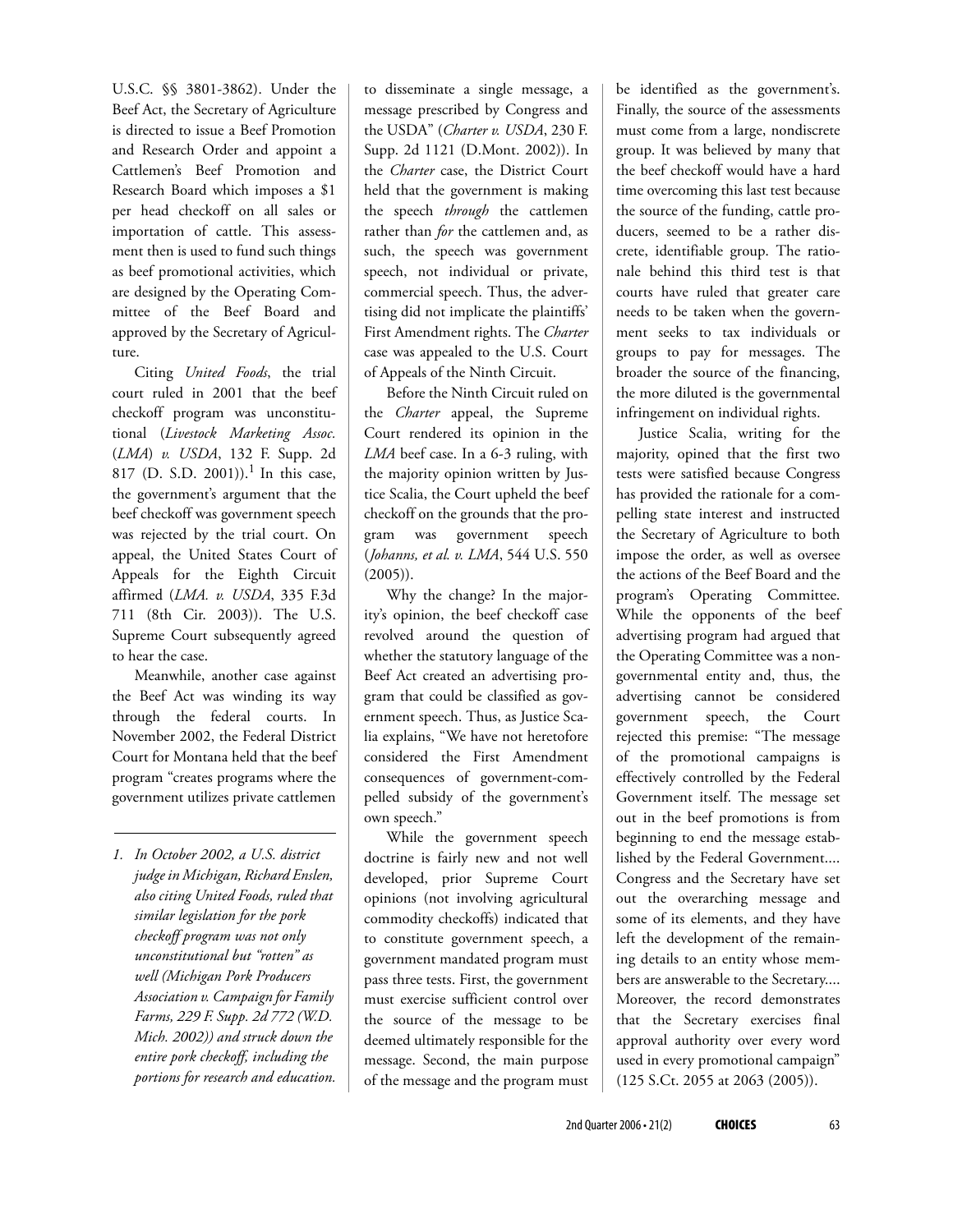As to the final test regarding the source of the assessments, Justice Scalia argued that the compelled assessments, in fact, are unaffected by whether the funds are raised through general or targeted assessments. The dissent argued that this final test was key to the Act's being unconstitutional as the Act did not establish sufficient democratic checks. With this majority ruling, however, the Court eliminated this last test entirely. As Scalia opined, "Citizens may challenge compelled support of private speech, but have no First Amendment right not to fund government speech. And that is no less true when the funding is achieved through targeted assessments devoted exclusively to the program to which the assessed citizens object."

One First Amendment issue that was not addressed was the association issue. Most beef checkoff advertisements are credited to "America's Beef Producers," which may give the impression that the objecting cattle producers endorse the message. The majority examined only the language of the Act and concluded that because the statute does not require this attribution, the Act is not invalid on its face. However, the Court did note that they could not determine whether association rights were being violated because the record before them did not contain evidence that the ads were being associated with the plaintiffs. Such an argument was not part of the beef challenge, but is part of a pending challenge of the similar pork checkoff. In the pork case, the challenge is whether the government can compel producers to belong to a particular group. Previous rulings by the Supreme Court have held that Freedom of Association includes the right not to associate. As this question was not part of the beef checkoff case, the Court never

ruled on it. So, a checkoff program that is found to constitute government speech could still be found unconstitutional on freedom of association grounds.

An interesting question is whether the majority opinion was, in reality, a minority opinion as far as the government speech argument goes. Two of the six Justices who formed the majority, Justice Ginsburg and Justice Breyer, concurred with the majority opinion as an acceptable decision, though they disagreed with the rationale. Justice Ginsburg wrote separately that the Act was constitutional, but did not agree that the beef checkoff constituted government speech. Justice Breyer joined the majority, but wrote separately that the checkoff was an acceptable form of government regulation; hence the government speech issue was not pertinent for its constitutionality.

What are the implications of the Supreme Court decision on the beef checkoff program for commodity checkoff programs in general? In one sense, it could be argued that neither *Glickman* nor *United Foods* are relevant anymore in determining the constitutionality of a checkoff program. After the *United Foods* ruling, supporters of generic advertising tried to argue that their industries were more like that of the California tree-fruits, while their opponents argued that the industries were more like those of the mushroom industry. Because of this new ruling on the beef checkoff, deciding whether a program is pertinent based upon the degree of regulation in an industry no longer seems important *if* the advertising funded can be considered government speech. However, the fact that only four of the Justices actually saw the checkoff programs as government speech and that two of these, Chief Justice Rehnquist and Justice O'Connor, are no longer on the Court, makes the relevance of the earlier decisions a bit murky.

Another implication of the beef case ruling is that, since checkoff messages may be considered government speech, much more regulatory oversight by the Secretary of Agriculture over all programs may be inevitable because failure to sufficiently monitor the programs may lead to lax oversight over promotional messages. Claims that a program is not being run as a government program would most likely blossom into further legal battles as to whether a program is in line with Congress' intent and whether or not the operating committee is sending an approved message. Generic advertising done by a program operating without sufficient oversight, therefore, may be seen as infringing on some participants' First Amendment rights.

Finally, for those thinking that the ruling will be limited to checkoff programs, a 2006 opinion of the United States Court of Appeals for the Sixth Circuit is worth watching. In 2003, the Tennessee legislature authorized sales of a specialty license plate with a "Choose Life" logotype with half of the profits going to a private organization, New Life Resources, Inc. At the same time, the legislature denied authorizing a prochoice specialty license plate at the request of Planned Parenthood of Tennessee. Consequently, the American Civil Liberties Union of Tennessee sued, challenging the Act as unconstitutional. The Trial Court agreed but, based on the LMA beef case, the Appellate Court reversed (*ACLU of Tennessee, et al. v. Bredesen*, 441 F.3d 370 (6th Cir. 2006)). Citing the Supreme Court's beef checkoff decision, the Appeals Court noted that the "Choose Life" license plate